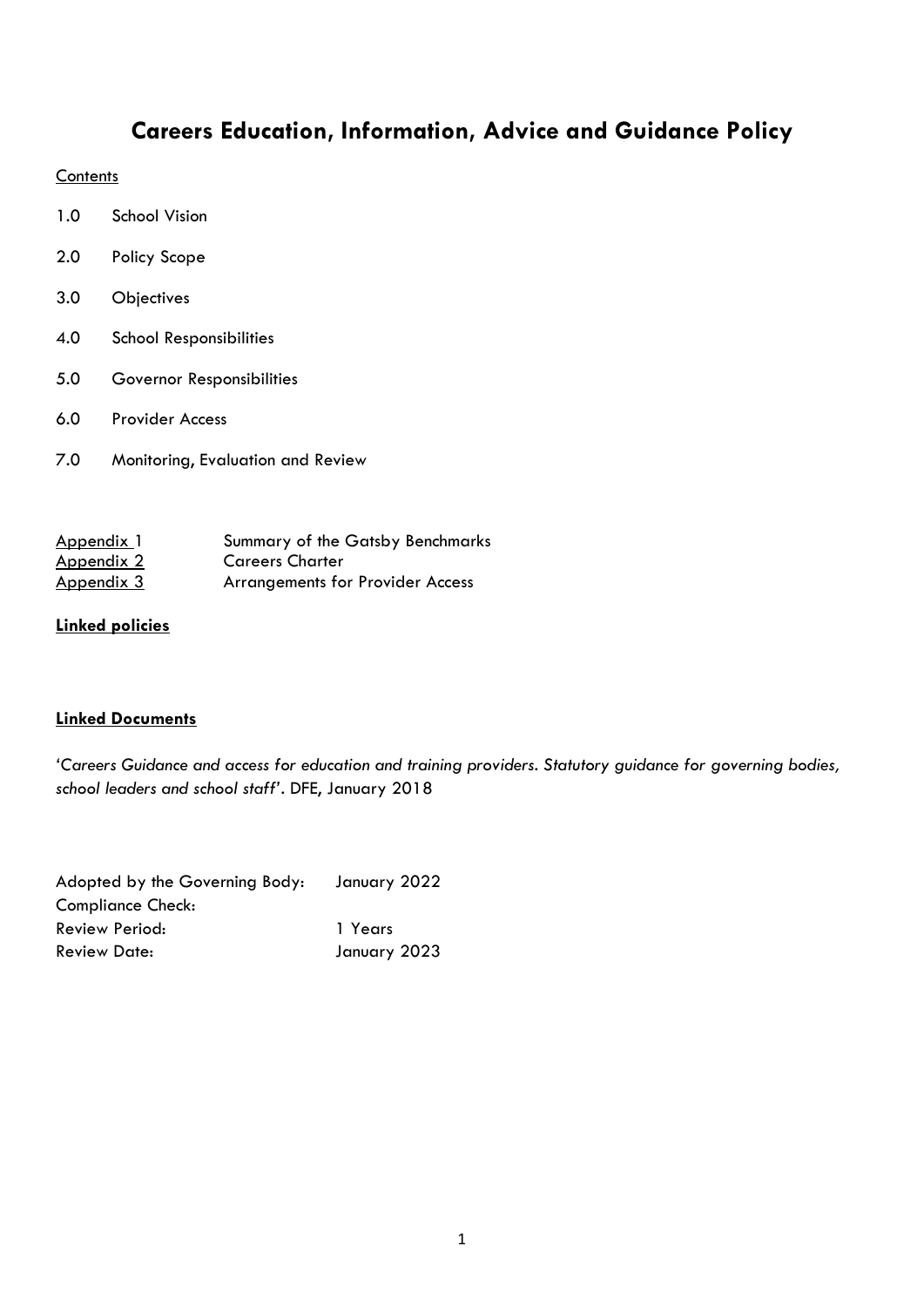## **Careers Education, Information, Advice and Guidance Policy**

### **1.0 School Vision**

1.1 St Clement's High School seeks to maximise the life chances of all of our young people and so it is crucial to prepare young people for life beyond school and college. The values and principals document makes direct reference to developing:

*'knowledge, skills and attributes they (St Clement's students) need to lead successful and happy lives'*

1.2 The governing body have therefore adopted this policy in order to provide a clear commitment to and framework for Careers Education, Information, Advice and Guidance

#### **2.0 Policy Scope**

- 2.1 This policy covers Careers Education, Information, Advice and Guidance given to students in Key Stages Three and Four.
- 2.2 The policy also applies to Year 11 students after they finish their examinations in June of their final year and before they start at their next place of education, employment or training. Though not necessarily in school regularly and attending lessons in July and August of Year 11, the policy is still applicable.
- 2.3 The policy has been reviewed in line with the recently published DfE guidance document 'Careers guidance and access for education and training providers – Statutory guidance for governing bodies, school leaders and school staff. (DfE, January 2018)
- 2.4 This policy accepts the 8 Gatsby Charitable Foundation's benchmarks as set out in the DfE guidance. They can be seen in Appendix 1of this policy
- 2.5 This policy covers the legal duty of schools to ensure that a range of education and training providers can access pupils in Year 7 to Year 11 for the purpose of informing them about approved technical education qualifications or apprenticeships.
- 2.6 This policy refers to events and opportunities in both Key Stages and in all years and these events will impact upon all students at the school.
- 2.7 All members of staff at St Clement's are expected to be aware of this policy and the importance of Careers Education, Information, Advice and Guidance (CEIAG) in the education of students; CEIAG is not the sole responsibility of the Careers Leader.
- 2.8 It is important therefore that students leave school aware of themselves as individuals, aware of the opportunities available to them and able to make some decisions about their own life. They should be prepared for the transition from full time education to the world beyond. It is to these aspects of personal and social development that this policy will contribute.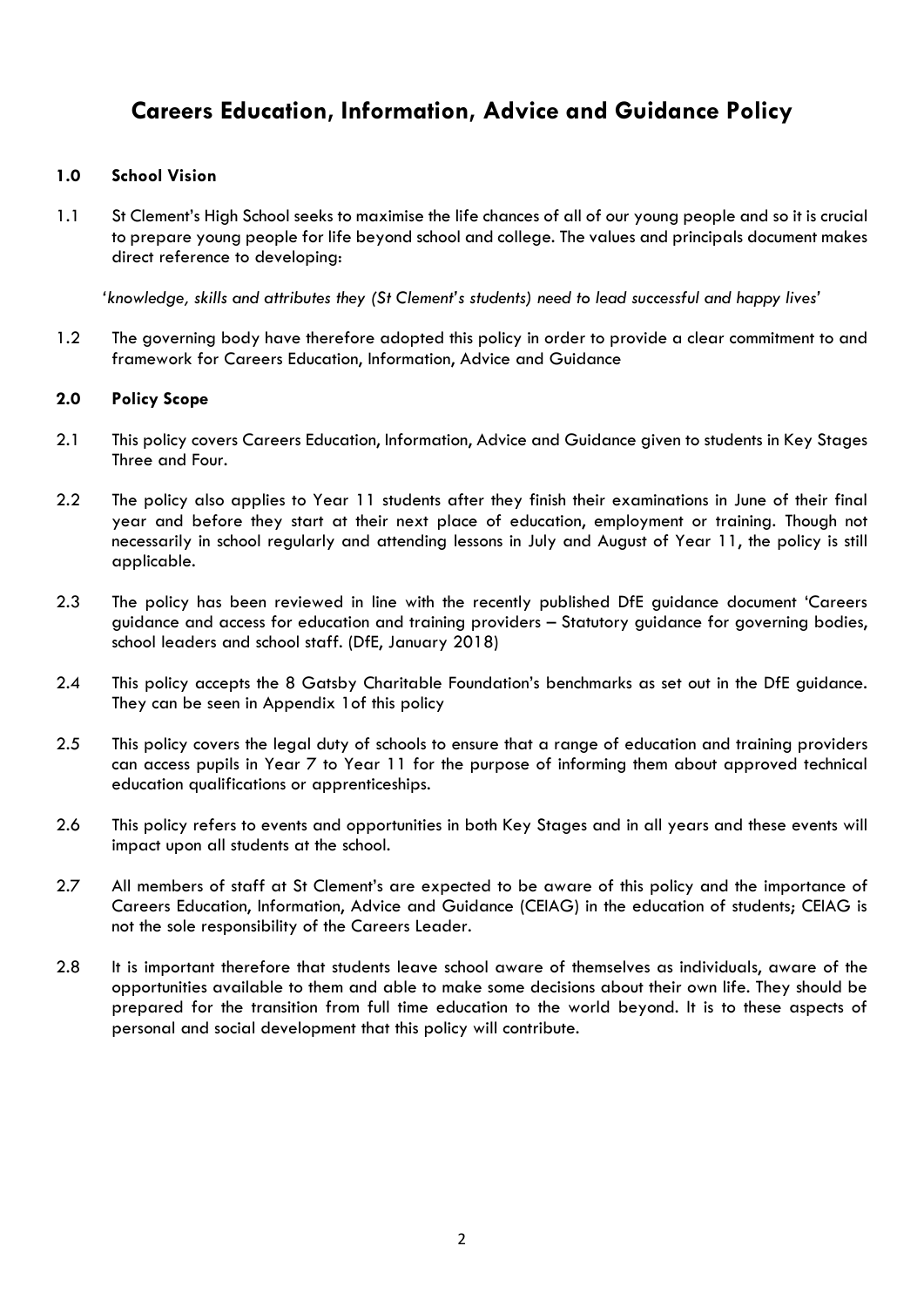### **3.0 Objectives:**

- 3.1 The objectives of the Careers Education, Information, Advice and Guidance policy are as follows:
- 3.1.1 To ensure that all students at the school receive a stable careers programme
- 3.1.2 To enable all students to learn from information provided by the career and labour market
- 3.1.3 The CEIAG programme should be individual and address the needs of each student
- 3.1.4 To link the curriculum learning to careers learning
- 3.1.5 To provide students with a series of encounters with employers and employees
- 3.1.6 To provide students with experiences of workplace(s)
- 3.1.7 To ensure that students have a series of encounters with further and higher education
- 3.1.8 To provide each student with the opportunity to receive personal guidance

#### **4.0 School Responsibilities**

- 4.1 The school has a series of statutory duties:
- 4.1.1 All registered pupils at the school must receive independent careers advice in Years 7 to 11
- 4.1.2 This careers advice must be represented in an impartial manner, showing no bias towards a particular institution, education or work option
- 4.1.3 This advice must cover a range of education or training options
- 4.1.4 This guidance must be in the best interests of the pupil
- 4.1.5 There must be an opportunity for education and training providers to access pupils in Year 7 Year 11 in order to inform them about approved technical qualifications or apprenticeships. Cf. Section 6 of this policy
- 4.1.6 The school must have a clear policy setting out the manner in which providers will be given access to pupils. Cf. Section 6 and Appendix 3. This policy and these arrangements must be published
- 4.2 The school will base its careers provision around the Gatsby Benchmarks. A summary of these can be seen in Appendix 1, and they cross reference with the objectives of this policy cf. Section 3
- 4.3 St Clement's believes that good CEIAG connects learning to the future. It motivates young people by giving them a clearer idea of the routes to jobs and careers that they will find engaging and rewarding. Good CEIAG widens pupils' horizons, challenges stereotypes and raises aspirations. It provides pupils with the knowledge and skills necessary to make successful transitions to the next stage of their life. This supports social mobility by improving opportunities for all young people, especially those from disadvantaged backgrounds and those with special educational needs and disabilities.
- 4.4 The school will continuously monitor its CEIAG offer and seek further improvement. This will be done by the personnel involved in the design and delivery of the programme as well as by external stakeholders who assess the work of the school (eg. School Improvement Partner or Ofsted)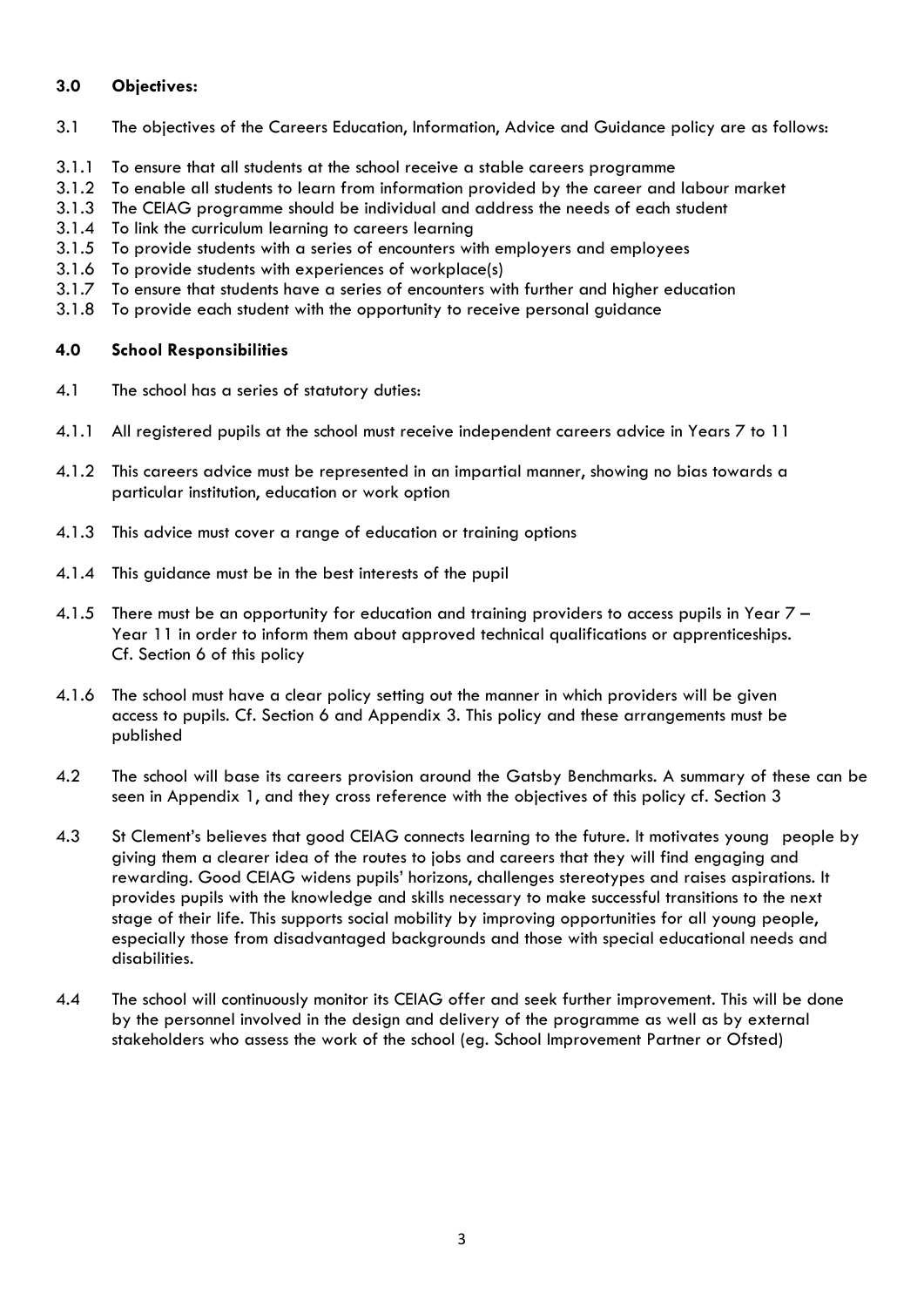#### **5.0 Governor Responsibilities**

- 5.1 The governing body will ensure that the School has a clear policy on Careers Education, Information and Guidance (CEIAG) and that this is clearly communicated to all stakeholders. They should ensure that this policy is:
- 5.1.1 based on the eight Gatsby Benchmarks
- 5.1.2 meeting the school's legal requirements
- 5.2 The governing body will ensure that arrangements are in place to allow a range of educational and training providers to access pupils in Years 7 – 11.
- 5.3 There will be a member of the governing body who takes a strategic interest in CEIAG and encourages employer engagement

#### **6.0 Provider Access**

- 6.1 Introduction This section of the policy sets out the school's arrangements for managing the access of providers to pupils at the school for the purpose of giving them information about the provider's education or training offer. This complies with the school's legal obligations under Section 42B of the Education Act 1997.
- 6.2 All pupils in years 7-11 are entitled:
- 6.2.1 to find out about technical education qualifications and apprenticeships opportunities, as part of a careers programme which provides information on the full range of education and training options available at each transition point;
- 6.2.2 to hear from a range of local providers about the opportunities they offer, including technical education and apprenticeships – through options events, assemblies and group discussions and taster events;
- 6.2.3 to understand how to make applications for the full range of academic and technical courses.
- 6.3 Appendix 3 shows the way in which education and training providers should get in touch with the school in order to gain access to pupils and/or parents to inform them about further opportunities
- 6.4 The school will then work with providers in order to identify the most effective opportunity for them to share information about education and training opportunities

#### **7.0 Monitoring, Evaluation and Review**

- 7.1 The Headteacher will ensure that:
- 7.1.1 the work of the Careers Leader and CEIAG events are supported and monitored
- 7.1.2 a member of the Senior Leadership Team has an overview of CEIAG work and reports regularly back to the team
- 7.2 The effectiveness of this policy will be measured in a variety of ways:
- 7.2.1 Feedback from stakeholders through mechanisms such as the Kirkland Rowell student and parent survey;
- 7.2.2 Feedback from external visitors to the school such as the School Improvement Partner (SIP) or Ofsted; The number of students who are NEET in October having left the school in the previous summer. This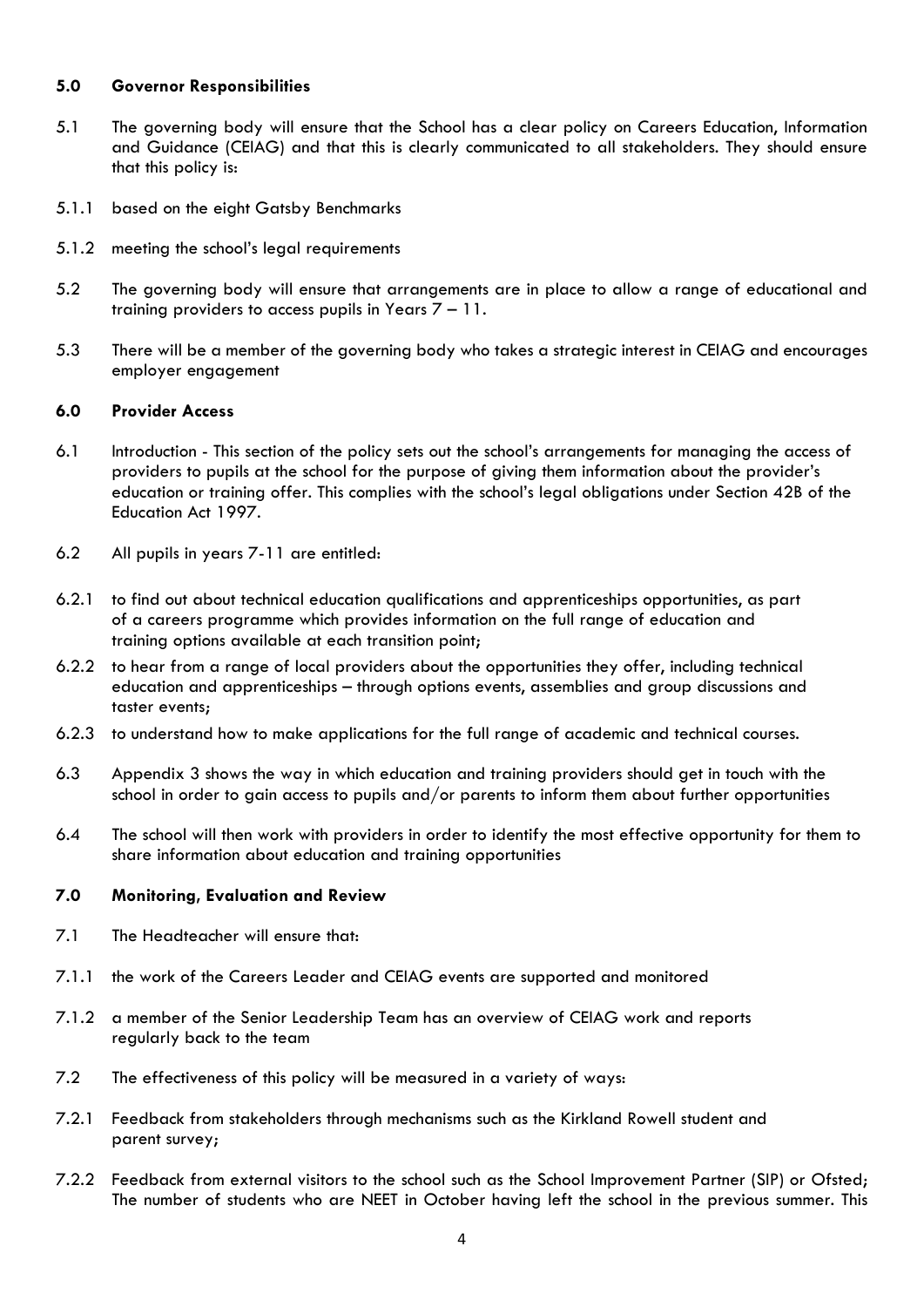figure can be compared to national figures as well as against the equivalent figure from similar schools both nationally and within the county.

7.3 The governors of St Clement's will review this policy every three years.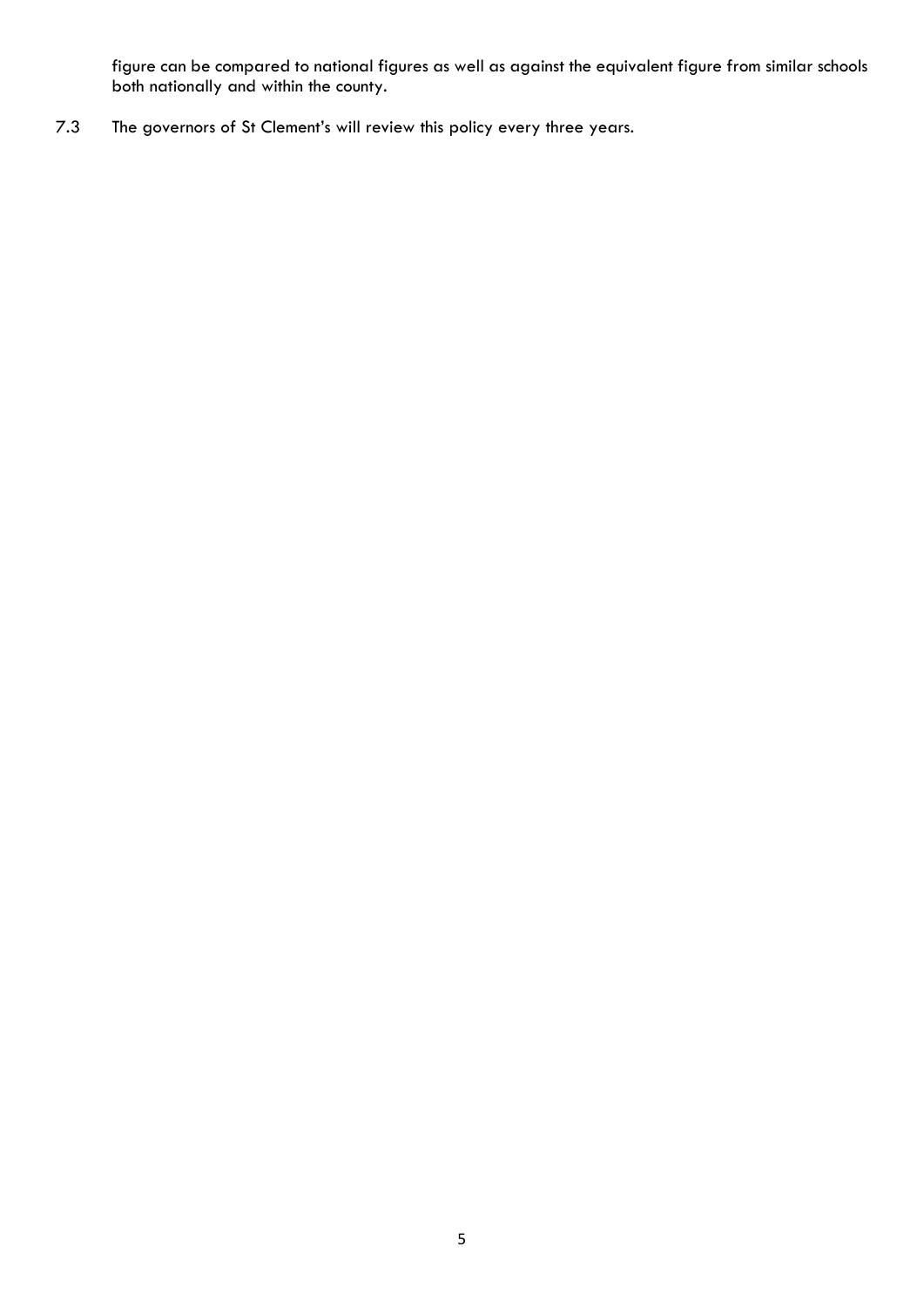| 1. A stable careers programme                            | Every school and college should have an<br>embedded programme of career education and<br>guidance that is known and understood by<br>students, parents, teachers, governors and<br>employers.                                                                        | $\Box$ Every school should have a stable, structured<br>careers programme that has the explicit backing of<br>the senior management team, and has an<br>identified and appropriately trained person<br>responsible for it.<br>$\Box$ The careers programme should be published on<br>the school's website in a way that enables pupils,<br>parents, teachers and employers to access and<br>understand it.<br>$\Box$ The programme should be regularly evaluated<br>with feedback from pupils, parents, teachers and<br>employers as part of the evaluation process. |
|----------------------------------------------------------|----------------------------------------------------------------------------------------------------------------------------------------------------------------------------------------------------------------------------------------------------------------------|----------------------------------------------------------------------------------------------------------------------------------------------------------------------------------------------------------------------------------------------------------------------------------------------------------------------------------------------------------------------------------------------------------------------------------------------------------------------------------------------------------------------------------------------------------------------|
| 2. Learning from career and labour<br>market information | Every student, and their parents, should have<br>access to good quality information about future<br>study options and labour market opportunities.<br>They will need the support of an informed adviser<br>to make best use of available information.                | $\Box$ By the age of 14, all pupils should have<br>accessed and used information about career paths<br>and the labour market to inform their own decisions<br>on study options.<br>$\Box$ Parents should be encouraged to access and<br>use information about labour markets and future<br>study options to inform their support to their<br>children.                                                                                                                                                                                                               |
| 3. Addressing the needs of each<br>student               | Students have different career guidance needs at<br>different stages. Opportunities for advice and<br>support need to be tailored to the needs of each<br>student. A school's careers programme should<br>embed equality and diversity considerations<br>throughout. | $\Box$ A school's careers programme should actively<br>seek to challenge stereotypical thinking and raise<br>aspirations.<br>$\Box$ Schools should keep systematic records of the<br>individual advice given to each pupil, and<br>subsequent agreed decisions.<br>$\Box$ All pupils should have access to these records to<br>support their career development.<br>$\Box$ Schools should collect and maintain accurate<br>data for each pupil on their education, training or<br>employment destinations.                                                           |
| 4. Linking curriculum learning to<br>careers             | All teachers should link curriculum learning with<br>careers. STEM subject teachers should highlight the<br>relevance of STEM subjects for a wide range of<br>future career paths.                                                                                   | $\Box$ By the age of 14, every pupil should have had<br>the opportunity to learn how the different STEM<br>subjects help people to gain entry to, and be more<br>effective workers within, a wide range of careers.                                                                                                                                                                                                                                                                                                                                                  |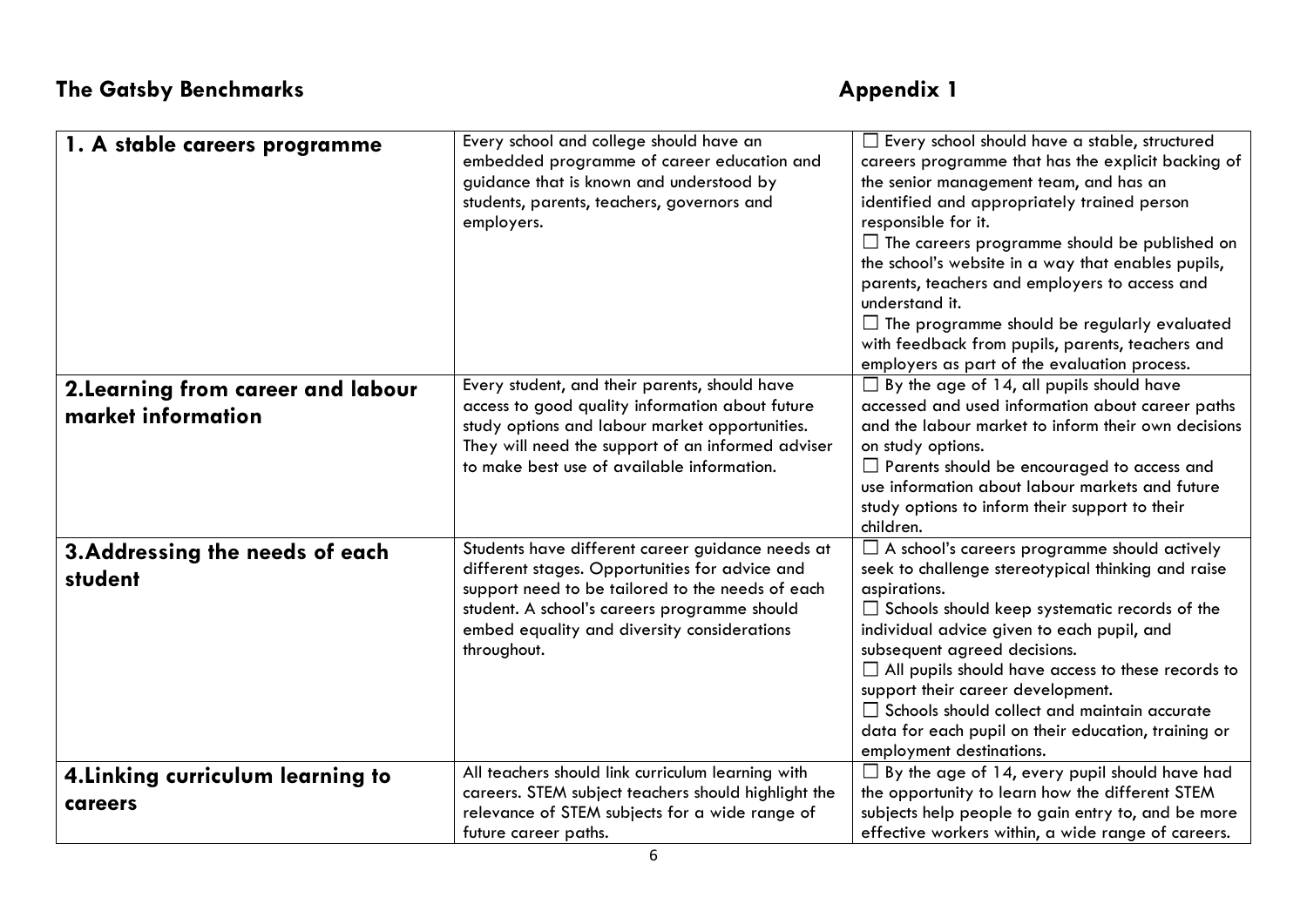| 5. Encounters with employers and<br>employees      | Every student should have multiple opportunities to<br>learn from employers about work, employment and<br>the skills that are valued in the workplace. This can<br>be through a range of enrichment activities<br>including visiting speakers, mentoring and                                                     | $\Box$ Every year, from the age of 11, pupils should<br>participate in at least one meaningful encounter*<br>with an employer.<br>*A 'meaningful encounter' is one in which the                                                                                                                                                                                                                                                                   |
|----------------------------------------------------|------------------------------------------------------------------------------------------------------------------------------------------------------------------------------------------------------------------------------------------------------------------------------------------------------------------|---------------------------------------------------------------------------------------------------------------------------------------------------------------------------------------------------------------------------------------------------------------------------------------------------------------------------------------------------------------------------------------------------------------------------------------------------|
|                                                    | enterprise schemes.                                                                                                                                                                                                                                                                                              | student has an opportunity to learn about what<br>work is like or what it takes to be successful in the<br>workplace.                                                                                                                                                                                                                                                                                                                             |
| <b>6.Experiences of workplaces</b>                 | Every student should have first-hand experiences of<br>the workplace through work visits, work shadowing<br>and/or work experience to help their exploration<br>of career opportunities, and expand their<br>networks.                                                                                           | $\Box$ By the age of 16, every pupil should have had<br>at least one experience of a workplace, additional<br>to any part-time jobs they may have.                                                                                                                                                                                                                                                                                                |
| 7. Encounters with further and higher<br>education | All students should understand the full range of<br>learning opportunities that are available to them.<br>This includes both academic and vocational routes<br>and learning in schools, colleges, universities and in<br>the workplace.                                                                          | $\Box$ By the age of 16, every pupil should have had<br>a meaningful encounter* with providers of the full<br>range of learning opportunities, including Sixth<br>Forms, colleges, universities and apprenticeship<br>providers. This should include the opportunity to<br>meet both staff and pupils.<br>*A 'meaningful encounter' is one in which the<br>student has an opportunity to explore what it is like<br>to learn in that environment. |
| 8. Personal guidance                               | Every student should have opportunities for<br>guidance interviews with a career adviser, who<br>could be internal (a member of school staff) or<br>external, provided they are trained to an<br>appropriate level. These should be available<br>whenever significant study or career choices are<br>being made. | $\Box$ Every pupil should have at least one such<br>interview by the age of 16.                                                                                                                                                                                                                                                                                                                                                                   |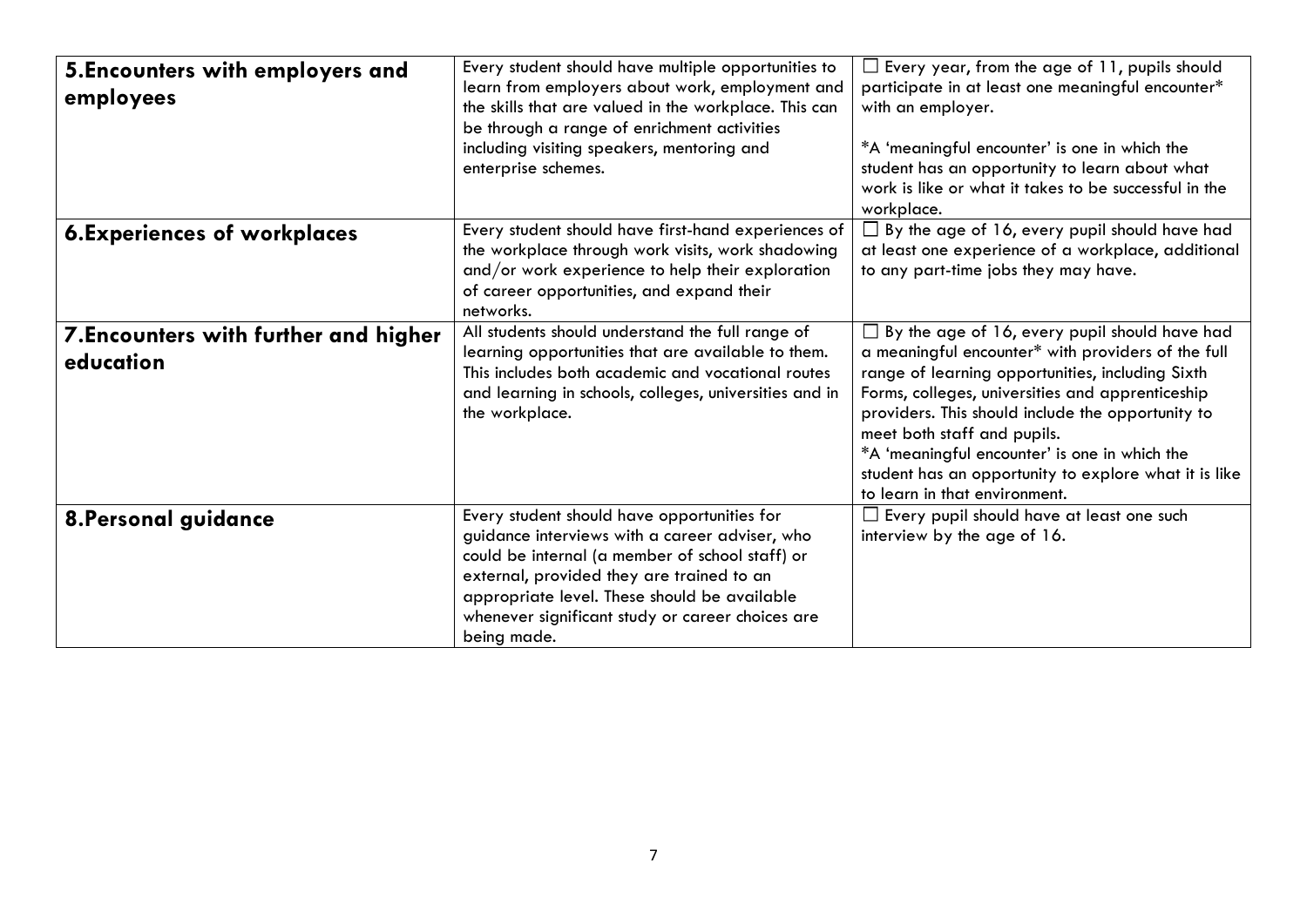## **St Clement's Careers Plan Appendix 2**

| Year 7                               | Year 8                                | Year 9                               | Year 10                                 | Year 11                            |
|--------------------------------------|---------------------------------------|--------------------------------------|-----------------------------------------|------------------------------------|
| Enrol on Unifrog, complete the       | Enrol new students on Unifrog,        | Enrol new students on Unifrog,       | Enrol new students on Unifrog,          | Enrol new students on Unifrog,     |
| Interests and Personality Profile    | complete the Interests and            | complete the Interests and           | complete the Interests and              | complete the Interests and         |
| Quiz leading to the introduction     | Personality Profile Quiz leading      | Personality Profile Quiz leading     | <b>Personality Profile Quiz leading</b> | Personality Profile Quiz leading   |
| to the Unifrog Careers Library       | to the introduction to the Unifrog    | to the introduction to the Unifrog   | to the introduction to the Unifrog      | to the introduction to the Unifrog |
|                                      | <b>Careers Library</b>                | <b>Careers Library</b>               | <b>Careers Library</b>                  | <b>Careers Library</b>             |
| <b>DT Rotation Careers lessons -</b> | <b>DT Rotation Careers lessons -</b>  | <b>DT Rotation Careers lessons -</b> | Tutor time Careers activities -         | Tutor time Careers activities -    |
| see curriculum plan for content      | see curriculum plan for content       | see curriculum plan for content      | see curriculum plan for content         | see curriculum plan for content    |
| Tutor time Careers activities -      | Tutor time Careers activities -       | Tutor time Careers activities -      | Careers assemblies with guest           | Careers assemblies with guest      |
| see curriculum plan for content      | see curriculum plan for content       | see curriculum plan for content      | speakers                                | speakers                           |
| Introduction to Careers Leader       | <b>Careers Assembly - Aspirations</b> | Careers assemblies with guest        | <b>Student Ambassadors from local</b>   | 1-2-1 or small group diagnostic    |
| via Careers Assembly                 |                                       | speakers                             | Post 16 providers                       | careers meeting with careers       |
|                                      |                                       |                                      |                                         | adviser for target groups          |
| Visual displays and posters          | Visual displays and posters           | Attendance of careers advisor        | Attendance of careers advisor           | Mock interview - Rotary Club,      |
| around the school including          | around the school including           | at options evening                   | at parent's evening                     | local employers, Barclays Life     |
| subject specific careers             | subject specific careers              |                                      |                                         | <b>Skills</b>                      |
|                                      |                                       | 1-2-1 diagnostic careers             | 1-2-1 or small group diagnostic         | Apprenticeship workshop for        |
|                                      |                                       | meeting with careers adviser for     | careers meeting with careers            | focused students                   |
|                                      |                                       | target groups                        | adviser for target groups               |                                    |
|                                      |                                       | Careers in the Curriculum week       | Post 16 provider visits                 | Completion of Post 16              |
|                                      |                                       |                                      |                                         | applications                       |
|                                      |                                       | <b>Motivational speakers</b>         | Assembly from SHS, CWA,                 | Workshops as required in stress    |
|                                      |                                       |                                      | Apprenticeships & Independent           | management, exploring              |
|                                      |                                       |                                      | <b>Training Provider</b>                | websites, CV writing, Exploring    |
|                                      |                                       |                                      |                                         | HE, Getting around UCAS            |
|                                      |                                       | University visit for identified      | Workshops in: Apprenticeships,          | Attendance of careers advisor      |
|                                      |                                       | students                             | <b>Options, Qualifications</b>          | at parents' evening                |
|                                      |                                       |                                      | Framework                               |                                    |
|                                      |                                       |                                      | Work Experience - Virtual for           |                                    |
|                                      |                                       |                                      | majority                                |                                    |
|                                      |                                       |                                      | University visit for all students       |                                    |

All year groups will have access to members of our Alumni Association for professional mentoring or further career information

All year groups will have an underpinning programme of Essential Skills development to enable them to gain and improve transferable employability skills All year groups will receive World of Work lessons within their PSHE Curriculum

Off timetable careers enrichment day if applicable